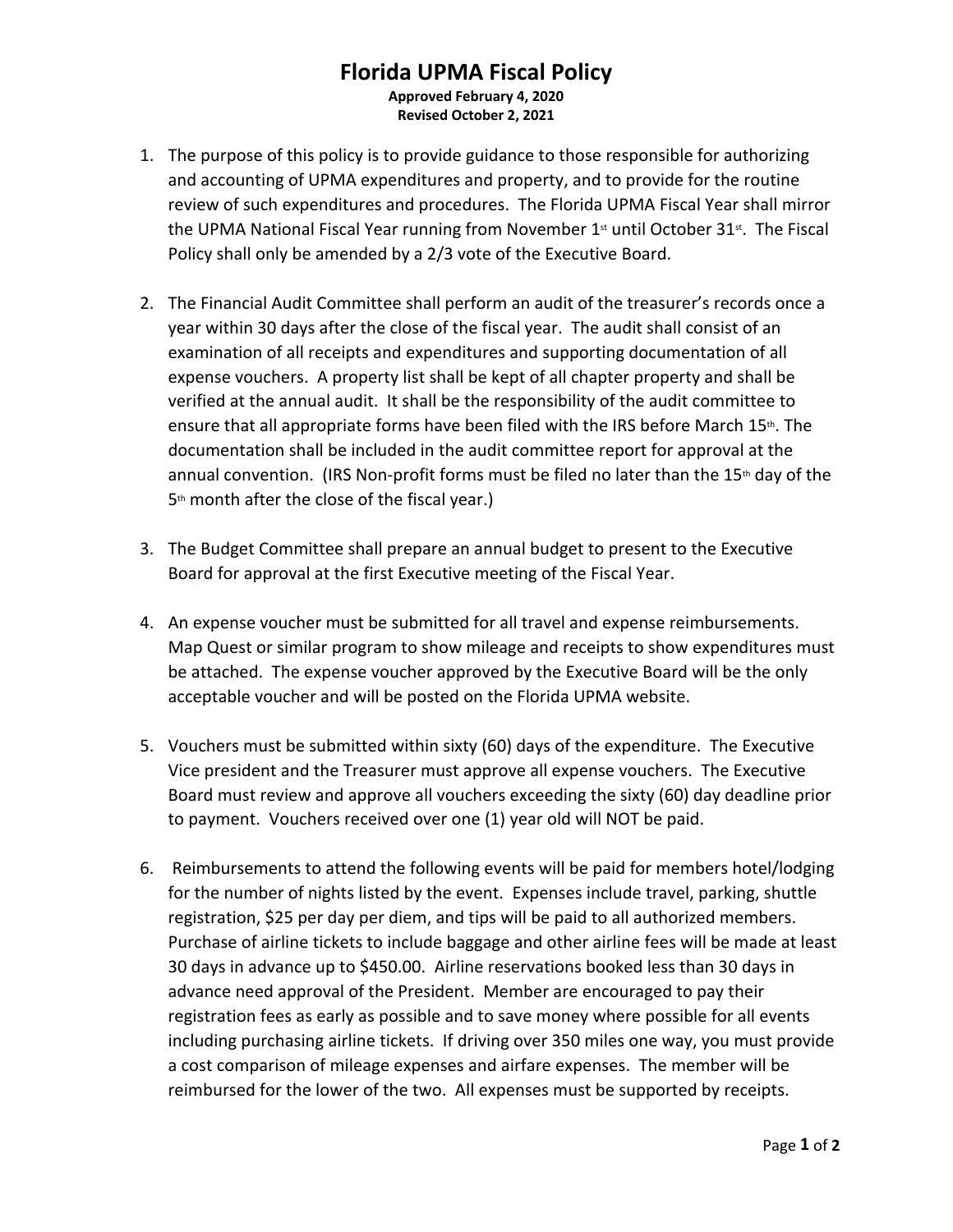## **Florida UPMA Fiscal Policy Approved February 4, 2020 Revised October 2, 2021**

- **Legislative**: Up to six (6) members, approved by the Executive Board, for up to four (4) nights hotel stay and up to \$600.00 for all other expenses.
- **State Convention**: All Executive Boards members and Convention Chair (18), up to three (3) nights hotel stay, registration, and mileage. A fourth night stay would need approval from the President.
- **National Convention**: All Executive Board members (14), up to six (6) night hotel stay and up to \$1000 for all other expenses.
- **Southern Officers Conference or other named officers training conference:** All Executive Board members and other committee chairs approved by the President (up to 14), up to three (3) nights hotel stay, registration, and mileage/airfare. A fourth night hotel stay would need approval by the President.
- **Executive Board Meetings:** Two (2) face to face meetings per year. All Executive Board members and other Committee Chairs approved by the President (up to 14) up to one (1) night hotel stay.
- **Career Awareness Conferences:** All expenditures will be paid as they occur by the
- Executive Board. 7. All of the Executive Board members will be reimbursed for any miscellaneous supplies needed for performance of their duties up to \$500.00 annually.
- 8. Each District Vice President is approved to hold at least one (1) 3-digit meeting per year and will be reimbursed up to \$600.00 for expenses. The State President or their designee will be paid mileage to attend the meeting as a speaker. The President can authorize an overnight stay for District Vice Presidents to hold a meeting in their district.
- 9. The editor will be reimbursed up to \$7,000.00 for expenditures necessary to provide up to six (6) newsletters per year.
- 10. The Adverse Action Chair must approve all travel requests for the Adverse Action Committee in advance. They also have the authority to approve an overnight stay due to scheduling or the expectations of exceeding an eight (8) hour day.
- 11. The Chapter Treasurer shall send one half (50%) of the dues received from the UPMA National Headquarters for Postmasters Retired and Associate Members to the State UPMA Retired Treasurer monthly.